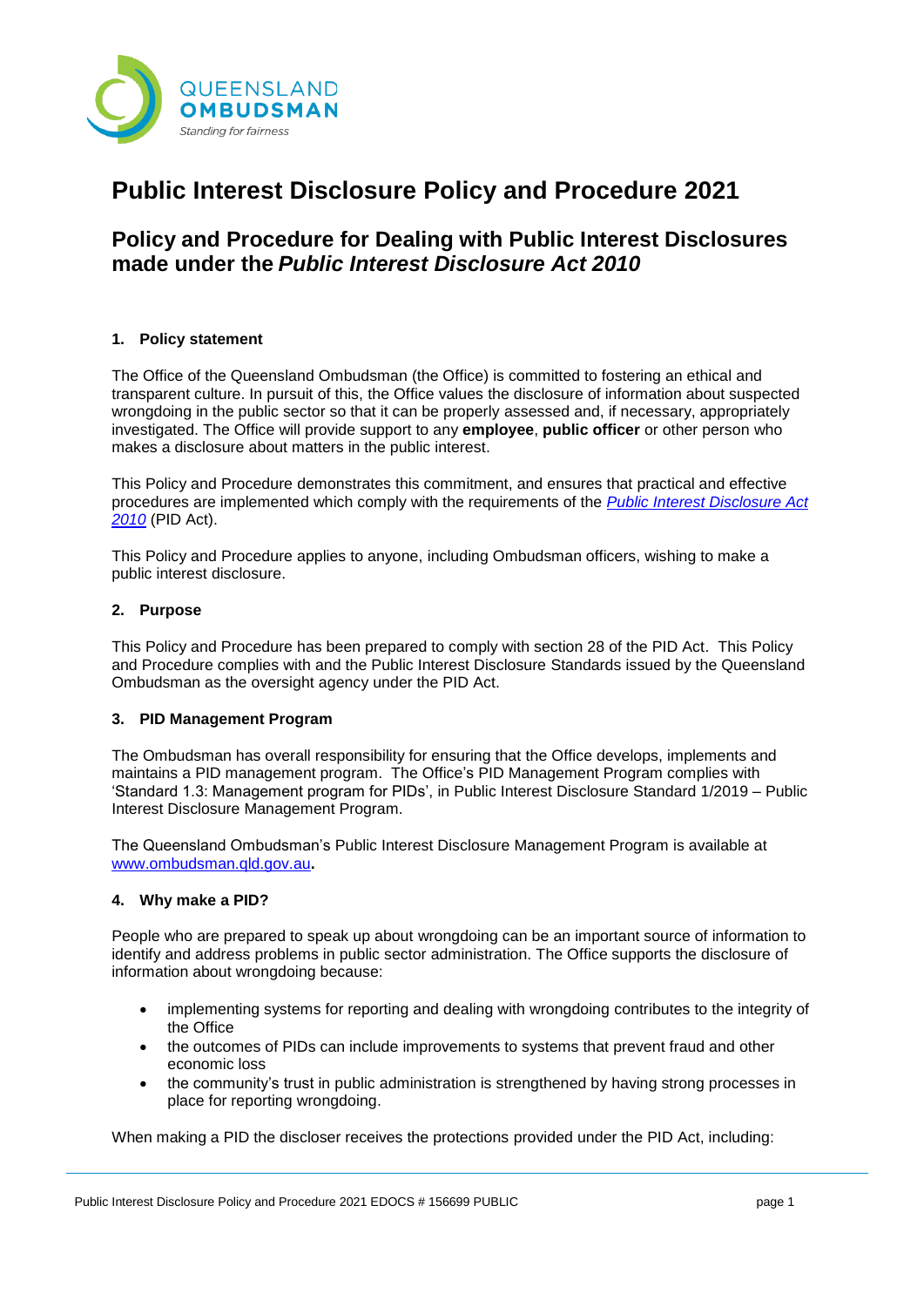- confidentiality the discloser's name and other identifying information will be protected to the extent possible
- protection against reprisal the discloser is protected from unfair treatment by the Office and its employees as a result of making the PID
- immunity from liability the discloser cannot be prosecuted for disclosing the information but is not exempt from action if they have engaged in wrongdoing
- protection from defamation the discloser has a defence against an accusation of defamation by any **subject officer**.

## **5. What is a Public Interest Disclosure?**

Under the PID Act, any person can make a disclosure about a:

- **substantial** and **specific** danger to the health or safety of a person with a **disability**
- the commission of an offence, or contravention of a condition imposed under a provision of legislation mentioned in Schedule 2 of the PID Act, if the offence or contravention would be a substantial and specific danger to the environment
- **reprisal** because of a belief that a person has made, or intends to make a disclosure.

In addition, public sector officers (including employees of the Office) can make a disclosure about the following public interest matters:

- **corrupt conduct**
- **maladministration** that adversely affects a person's interests in a substantial and specific way
- a substantial misuse of public resources
- a substantial and specific danger to public health or safety
- substantial and specific danger to the environment.

A discloser can have either a '**reasonable belief**' that wrongdoing has occurred, or provide evidence which tends to show the wrongdoing has occurred.

A disclosure amounts to a PID and is covered by the PID Act even if the:

- discloser reports the information as part of their duties such as an auditor reporting a fraud or an occupational health and safety officer reporting a safety breach
- disclosure is made anonymously the discloser is not required to give their name or any identifying information
- discloser has not identified the material as a  $PID it$  is up to the Office to assess information received and decide if it is a PID
- disclosure is unsubstantiated following investigation the discloser is protected when the information they provide is assessed as a PID, whether or not it is subsequently investigated or found to be substantiated.

## **6. Who can a PID be disclosed to?**

A PID must be made to the '**proper authority'** to receive disclosures of the type being made.

Ombudsman officers are encouraged to make a disclosure to an appropriate officer of the Office first. If the matter is not resolved, or the discloser is concerned about confidentiality, the disclosure may be made to another appropriate agency.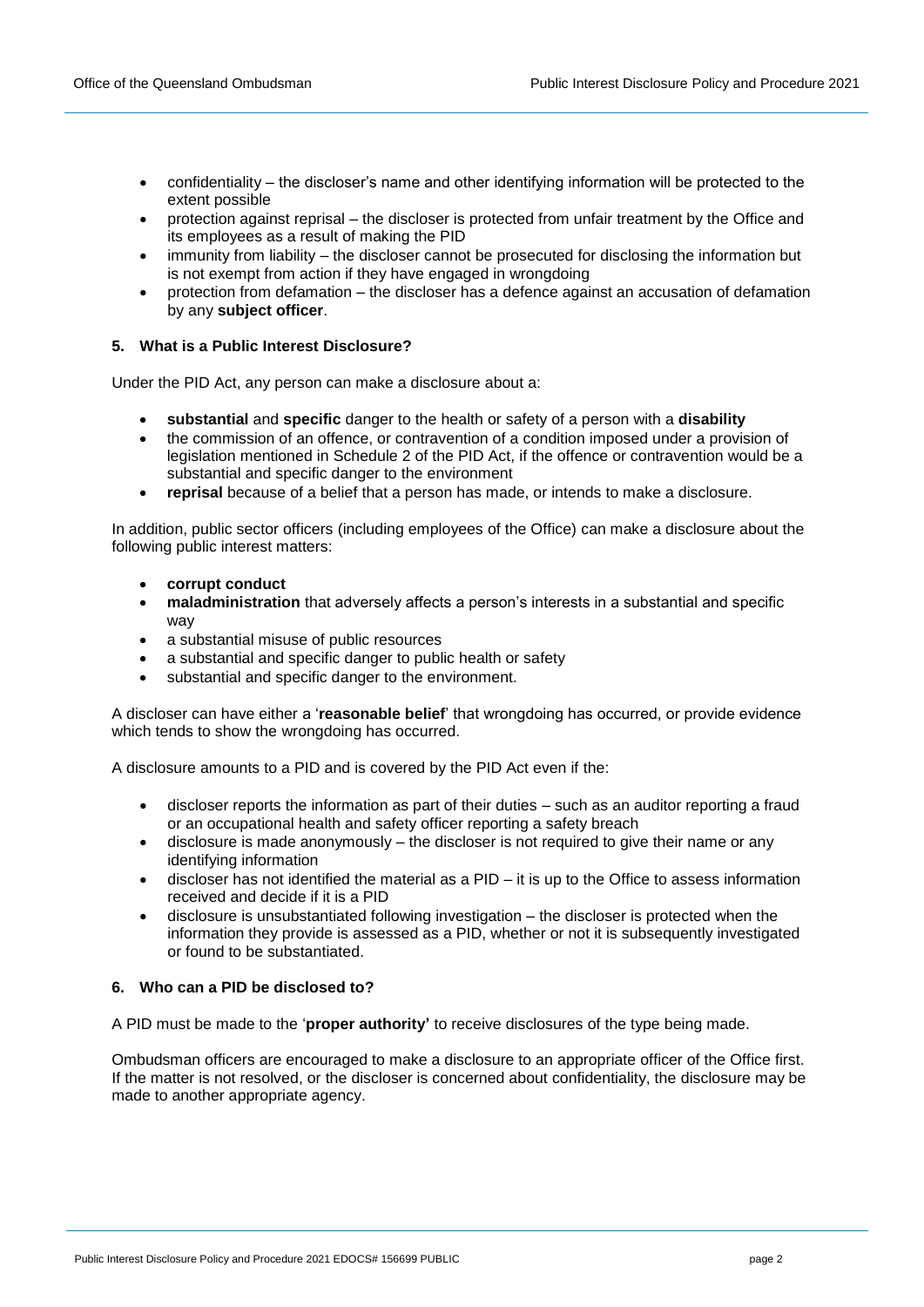| Who to contact within the Office                                                                                                                                                                                                                                                                                                                                                                                                                                                                                                          | Other agencies that can receive PIDs:                                                                                                                                                                                                                                                                                                                                                                                                                                                                                                                                                                                                                                                                                                                                                                                                                                                                                                                                                                                                                                                                                                                                                                                                                                                                                                                                                                                                                                                                                               |
|-------------------------------------------------------------------------------------------------------------------------------------------------------------------------------------------------------------------------------------------------------------------------------------------------------------------------------------------------------------------------------------------------------------------------------------------------------------------------------------------------------------------------------------------|-------------------------------------------------------------------------------------------------------------------------------------------------------------------------------------------------------------------------------------------------------------------------------------------------------------------------------------------------------------------------------------------------------------------------------------------------------------------------------------------------------------------------------------------------------------------------------------------------------------------------------------------------------------------------------------------------------------------------------------------------------------------------------------------------------------------------------------------------------------------------------------------------------------------------------------------------------------------------------------------------------------------------------------------------------------------------------------------------------------------------------------------------------------------------------------------------------------------------------------------------------------------------------------------------------------------------------------------------------------------------------------------------------------------------------------------------------------------------------------------------------------------------------------|
| Employees can make their disclosure to:<br>their manager or supervisor<br>if their supervisor is involved in the<br>٠<br>wrongdoing, the disclosure should<br>be made to that person's<br>supervisor or the Deputy<br>Ombudsman<br>If the Deputy Ombudsman is<br>٠<br>involved in the wrongdoing, the<br>information should be referred to<br>the Ombudsman for consideration<br>despite the above procedure, an<br>employee may make their<br>disclosure directly to the<br>Ombudsman or to any member of<br>the Senior Management Team. | Disclosures can be made to an agency that has a<br>responsibility for investigating the information disclosed:<br>Crime and Corruption Commission (CCC) for<br>disclosures about corrupt conduct including<br>reprisal<br>Queensland Ombudsman for disclosures about<br>$\bullet$<br>maladministration<br>Queensland Audit Office for disclosures about a<br>$\bullet$<br>substantial misuse of resources<br>Department of Children, Youth Justice and<br>$\bullet$<br>Multicultural Affairs for disclosures about danger<br>to the health and safety of a child or young person<br>with a disability<br>Department of Seniors, Disability Services, and<br>$\bullet$<br>Aboriginal and Torres Strait Islander Partnerships<br>for disclosures about danger to the health and<br>safety of a person with a disability<br>Office of the Public Guardian for disclosures<br>$\bullet$<br>about danger to the health and safety of a person<br>with a disability<br>Department of Environment and Science<br>$\bullet$<br>disclosures about danger to the environment<br>A Member of the Legislative Assembly (MP) for<br>$\bullet$<br>any wrongdoing or danger<br>The Chief Judicial Officer of a court or tribunal in<br>relation to a disclosure about wrongdoing by a<br>judicial officer.<br>Also, a person may make a complaint under the <b>Anti-</b><br>Discrimination Act 1991 about a reprisal in accordance<br>with section 44 of the PID Act. A complaint can be<br>lodged with the Queensland Human Rights<br>Commission. |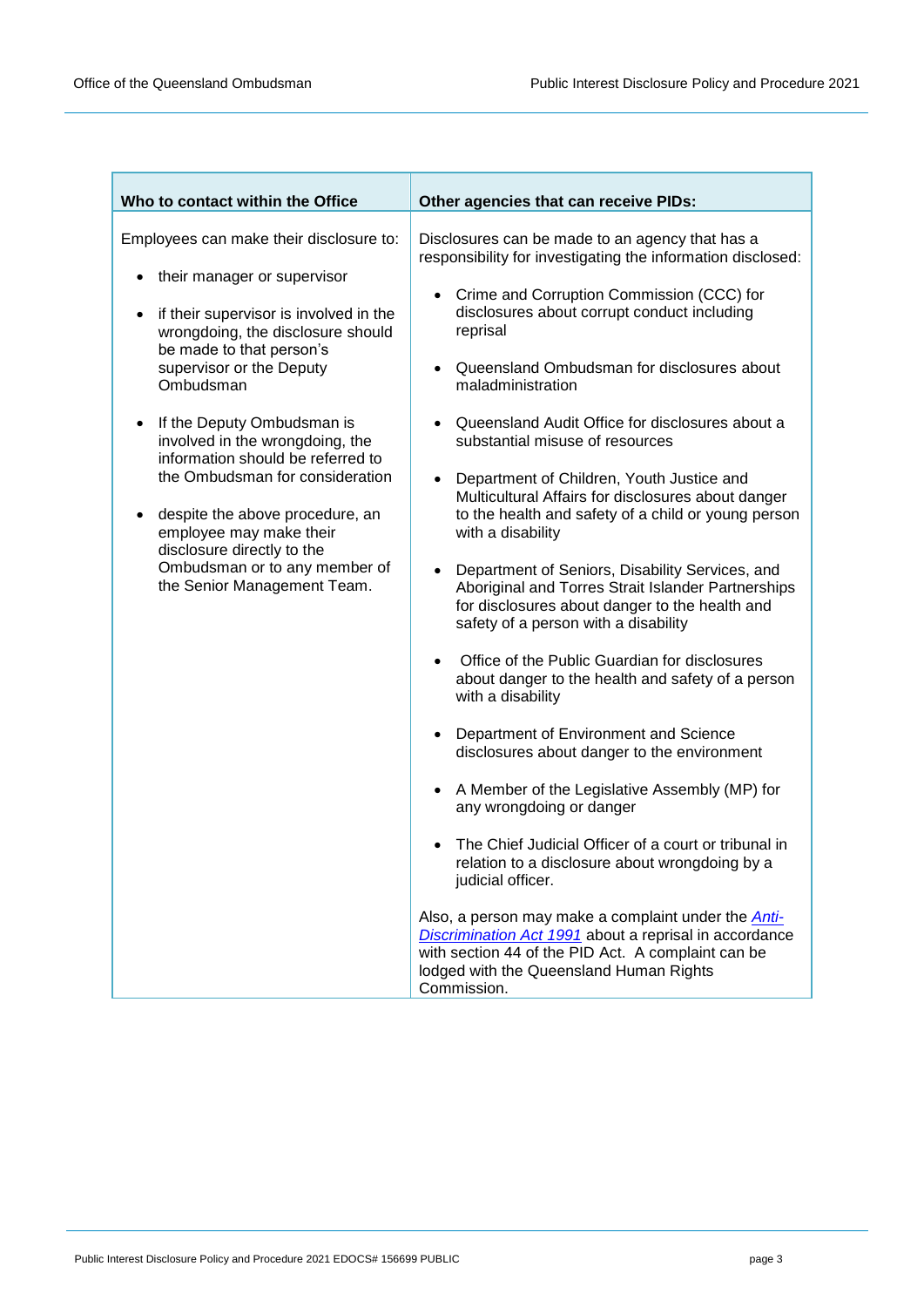A disclosure can also be made to a **journalist** if the following conditions have been met:

- a valid PID was initially made to a proper authority, and
- the proper authority:
	- o decided not to investigate or deal with the disclosure, or
	- investigated the disclosure but did not recommend taking any action, or
	- $\circ$  failed to notify the discloser within six months of making the disclosure whether or not the disclosure was to be investigated or otherwise dealt with.

A person who makes a disclosure to a journalist in these circumstances is protected under the PID Act. However, disclosers should be aware that journalists are not bound under the confidentiality provisions of section 65 of the PID Act.

#### **7. How to make a PID**

A discloser can make a PID in any way, including anonymously, either verbally or in writing. To assist in the assessment, and any subsequent investigation of a PID, disclosers are requested to:

- provide contact details (this could be an email address that is created for the purpose of making the disclosure or a telephone number)
- provide as much information as possible about the suspected wrongdoing, including:
	- o who was involved
	- o what happened
	- o when it happened
	- o where it happened
	- o whether there were any witnesses, and if so who they are
	- o any evidence that supports the PID, and where the evidence is located
	- o any further information that could help investigate the PID
- provide this information in writing.

#### **8. Deciding whether a matter is a PID**

If there is any doubt as to whether a matter is a PID, further information may be obtained to inform the decision. If doubt still remains, the matter will be considered and managed as a PID.

Mere disagreements over policy do not meet the threshold for a PID under the PID Act.

It is an offence under the PID Act to intentionally give false or misleading information intending it be acted on as a PID. Employees may be subject to disciplinary action for intentionally giving false or misleading information in a PID, or during an investigation into a PID.

#### **9. Assessing a PID**

The disclosure will be assessed in accordance with the PID Act, the PID standards, this Policy and Procedure and any other relevant procedure(s).

Once the matter has been assessed as a PID, the Office will advise the discloser:

- that their information has been received and assessed as a PID
- the action to be taken by the Office in relation to the disclosure, which could include referring the matter to an external agency, or investigating
- the likely timeframe involved
- the name and contact details of the PID Support Officer assigned by the Office they can contact for updates or advice
- of the discloser's obligations regarding confidentiality
- the protections the discloser has under the PID Act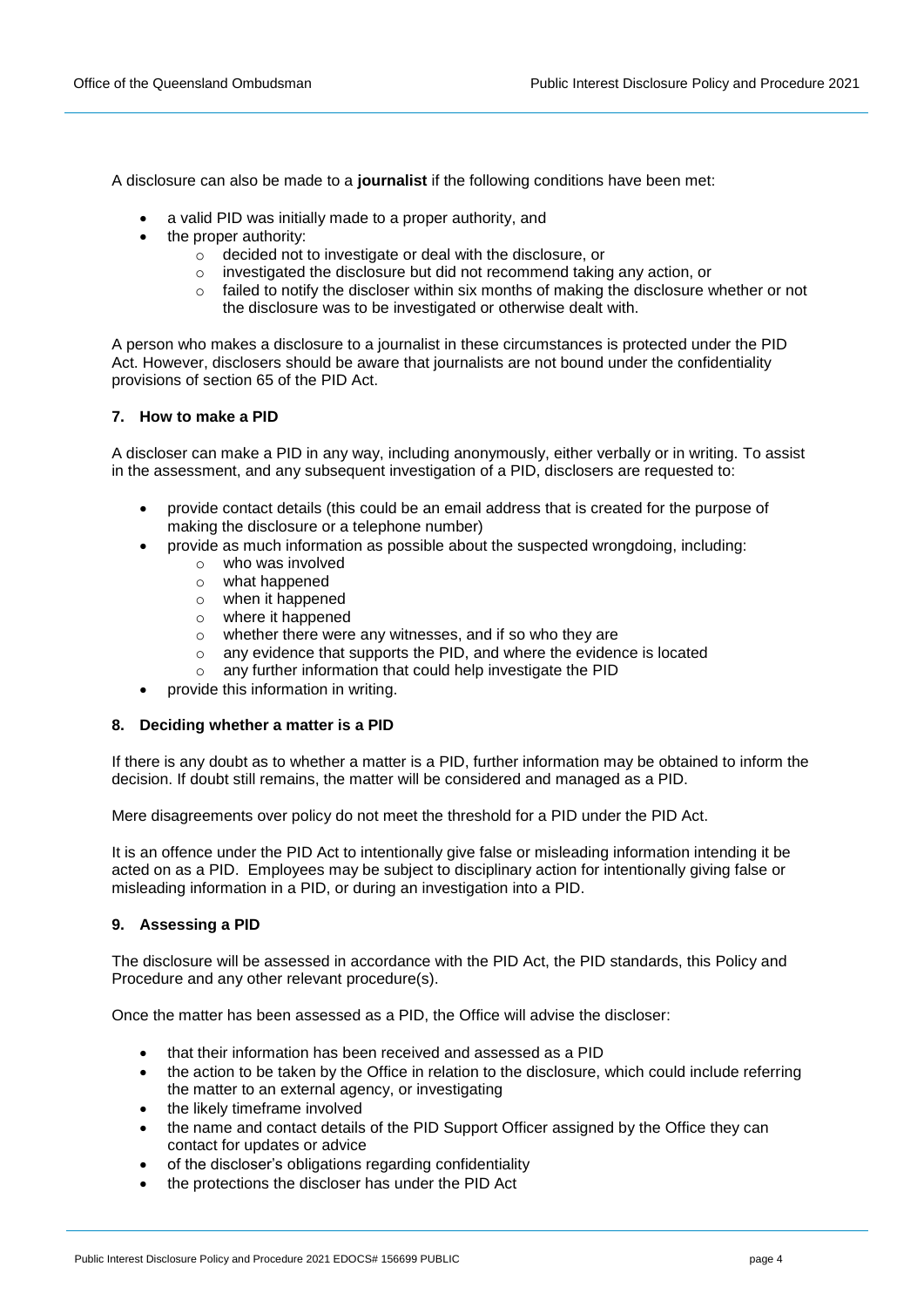- the commitment of the Office to keep appropriate records and maintain confidentiality, except where permitted under the PID Act
- how updates regarding intended actions and outcomes will be provided to the discloser
- contact details for the Office's Employee Assistance Program, where the discloser is an employee.

If the PID has been made anonymously and the discloser has not provided any contact details, the Office will not be able to acknowledge the PID or provide any updates.

If the matter is not assessed as a PID, the Office will advise the discloser:

- that their information has been received but was not assessed as a PID
- the reasons for the decision
- the review rights available if the discloser is dissatisfied with the decision and how to request review
- any action the Office proposes to take in relation to the matter
- any other options the discloser has in relation to the matter.

#### **10. Referring a PID**

If the Office decides there is another proper authority that is better able to deal with the PID, the PID may be referred to that agency. This may be because:

- the PID concerns wrongdoing by that agency or an employee of that agency
- that agency has the power to investigate or remedy the matter.

Before referring the PID to another agency, the Office will conduct a risk assessment, and will not proceed with the referral if there is an unacceptable risk of reprisal.

It may also be necessary to refer the PID to another agency because of a legislative obligation, for example, refer a matter to the Crime and Corruption Commission where there is a reasonable suspicion that the matter involves or may involve corrupt conduct (as required by section 38 of the *[Crime and Corruption Act 2001](https://www.legislation.qld.gov.au/view/html/inforce/current/act-2001-069)*).

The confidentiality obligations of the PID Act permit appropriate officers of the Office to communicate with another agency about the referral of a PID. Officers will exercise discretion in their contacts with any other agency.

The discloser will be advised of the action taken by the Office.

#### **11. Risk assessment and protection from reprisal**

Disclosers should not suffer any form of **detriment** as a result of making a PID. Upon receiving a PID, the Office will conduct a risk assessment to assess the likelihood of the discloser (or witnesses or affected third parties) suffering reprisal action as a result of having made the disclosure. This assessment will take into account the actual and reasonably perceived risk to the discloser (or witnesses or affected third parties) suffering detriment, and will include consultation with the discloser.

A risk assessment will be undertaken if the discloser is anonymous on the basis of information available in the PID.

Consistent with the assessed level of risk, the Office will develop and implement a risk management plan and arrange any reasonably necessary support or protection for the discloser (or witnesses or affected third parties).

The Office will regularly reassess the risk of reprisal while the PID is being managed, in consultation with the discloser, and review the risk management plan if required.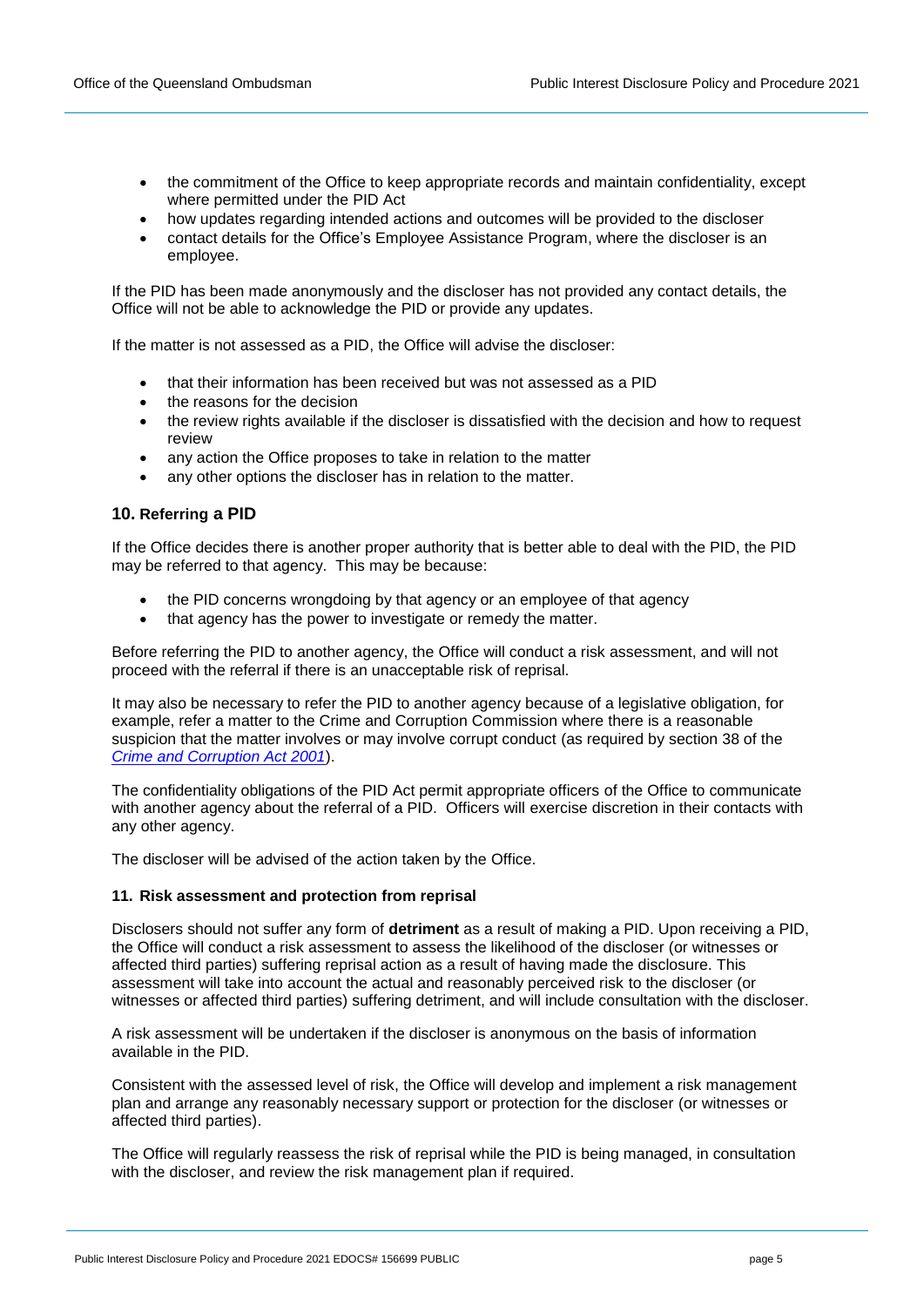In the event of reprisal action being alleged or suspected, the Office will:

- attend to the safety of the discloser (or witnesses or affected third parties) as a matter of priority
- review its risk assessment, risk management plan and any protective measures needed to mitigate any further risk of reprisal
- manage any allegation of reprisal as a PID in its own right.

## **12. Declining to take action on a PID**

Under the PID Act, the Office may decide not to investigate or deal with a PID in various circumstances, including:

- the information disclosed has already been investigated or dealt with by another process
- the information disclosed should be dealt with by another process
- the age of the information makes it impractical to investigate
- the information disclosed is too trivial and dealing with it would substantially and unreasonably divert the Office from the performance of its functions
- another agency with jurisdiction to investigate the information has informed the Office that an investigation is not warranted.

If a decision is made not to investigate or deal with a PID, the Office will provide the discloser with written reasons for that decision (where contact details have been provided).

If the discloser is dissatisfied with the decision they can request a review by writing to the Office within 28 days of receiving the written reasons for decision.

#### **13. Communication with disclosers**

Under the PID Act, the Office must give reasonable information to a discloser. The Office will acknowledge receipt of the PID in writing as soon as practicable. The discloser will be provided with information that meets the requirements of the PID Act and the standards issued by the Queensland Ombudsman, including:

- the action that will be taken in response to the PID
- the protections under the PID Act
- confidentiality obligations of the discloser and the Office
- support arrangements.

The Office will maintain contact with the discloser and provide regular updates during the management of the PID.

In accordance with the PID Act, after finalising action in response to the PID, the Office will advise the discloser in writing of the action taken and the results of the action.

#### **14. Confidentiality**

While the Office will make every attempt to protect confidentiality, a discloser's identity may need to be disclosed to:

- provide natural justice to subject officers
- respond to a court order, legal directive or court proceedings.

The Office will ensure that communication with all parties involved will be arranged discreetly to avoid identifying the discloser wherever possible.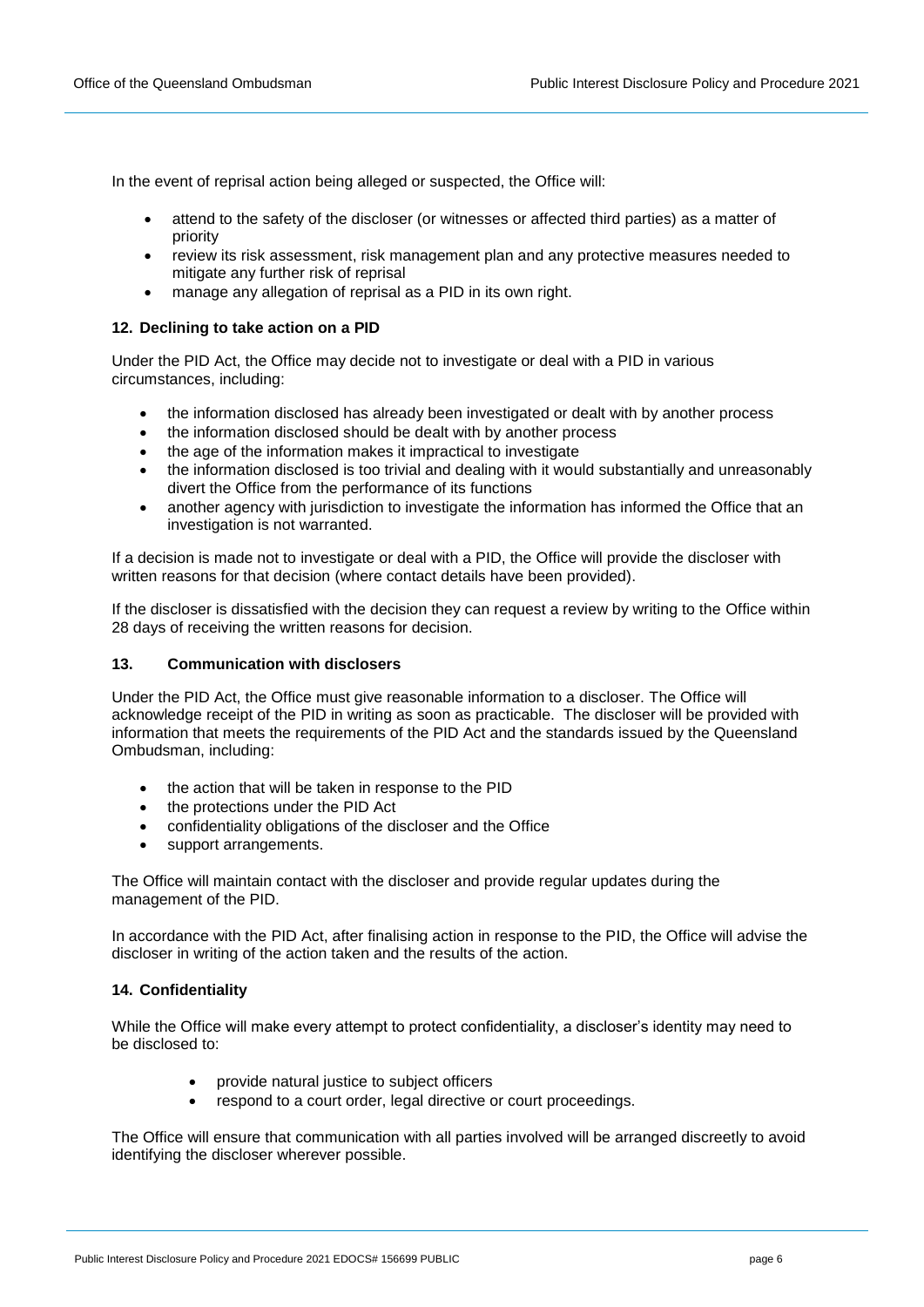Disclosers should be aware that while the Office will make every attempt to keep their details confidential, it cannot guarantee that others will not try to deduce their identity.

All parties involved (including disclosers, subject officers, witnesses and affected third parties) also have obligations to maintain confidentiality under the PID Act, except in the limited circumstances provided in the Act.

## **15. Support for disclosers**

The Office acknowledges that providing appropriate **support** to a discloser is an important feature of effective PID management.

An assessment will be undertaken to identify the support needs of the discloser. Where appropriate, a PID Support Officer will be assigned to the discloser. The PID Support Officer will assist the discloser to access information about PIDs, protections available under the PID Act and the PID management process. The PID Support Officer will proactively contact the discloser to offer support.

Information and support will be provided to the discloser until the matter is finalised.

Making a PID does not prevent **reasonable management action**. That means that an employee who is a discloser will continue to be managed in accordance with normal, fair and reasonable management practices during and after the handling of the PID.

## **16. Taking action on a PID**

If a decision is made to investigate a PID, this will be done with consideration for the:

- principles of **natural justice**
- obligation under the PID Act to protect **confidential information**
- obligation under the PID Act to protect officers from reprisal
- interests of subject officers.

If the PID has been made about the Office, or Ombudsman officers, and as a result of the action taken:

- wrongdoing is substantiated, appropriate action will be taken
- wrongdoing is not substantiated, the Office will review systems, policies and procedures to identify whether there are improvements that can be made and consider if staff training is required.

If a complaint made to the Office about the administrative action/s of an agency, in accordance with the *[Ombudsman Act 2001](https://www.legislation.qld.gov.au/view/html/inforce/current/act-2001-073)*, also amounts to a PID and as a result of the action taken:

- where the wrongdoing is substantiated, appropriate action will be taken which may include informal negotiation of a resolution with the agency or formal recommendations
- where the wrongdoing is not substantiated, the Office will provide the discloser with outcome advice including reasons for the decision.

## **17. Rights of subject officers**

The Office acknowledges employees who are the subject of a PID the experience may be stressful. The Office will protect their rights by:

- assuring them that the PID will be dealt with impartially, fairly and reasonably in accordance with the principles of natural justice
- confirming that the PID is an allegation only until information or evidence obtained through an investigation substantiates the allegation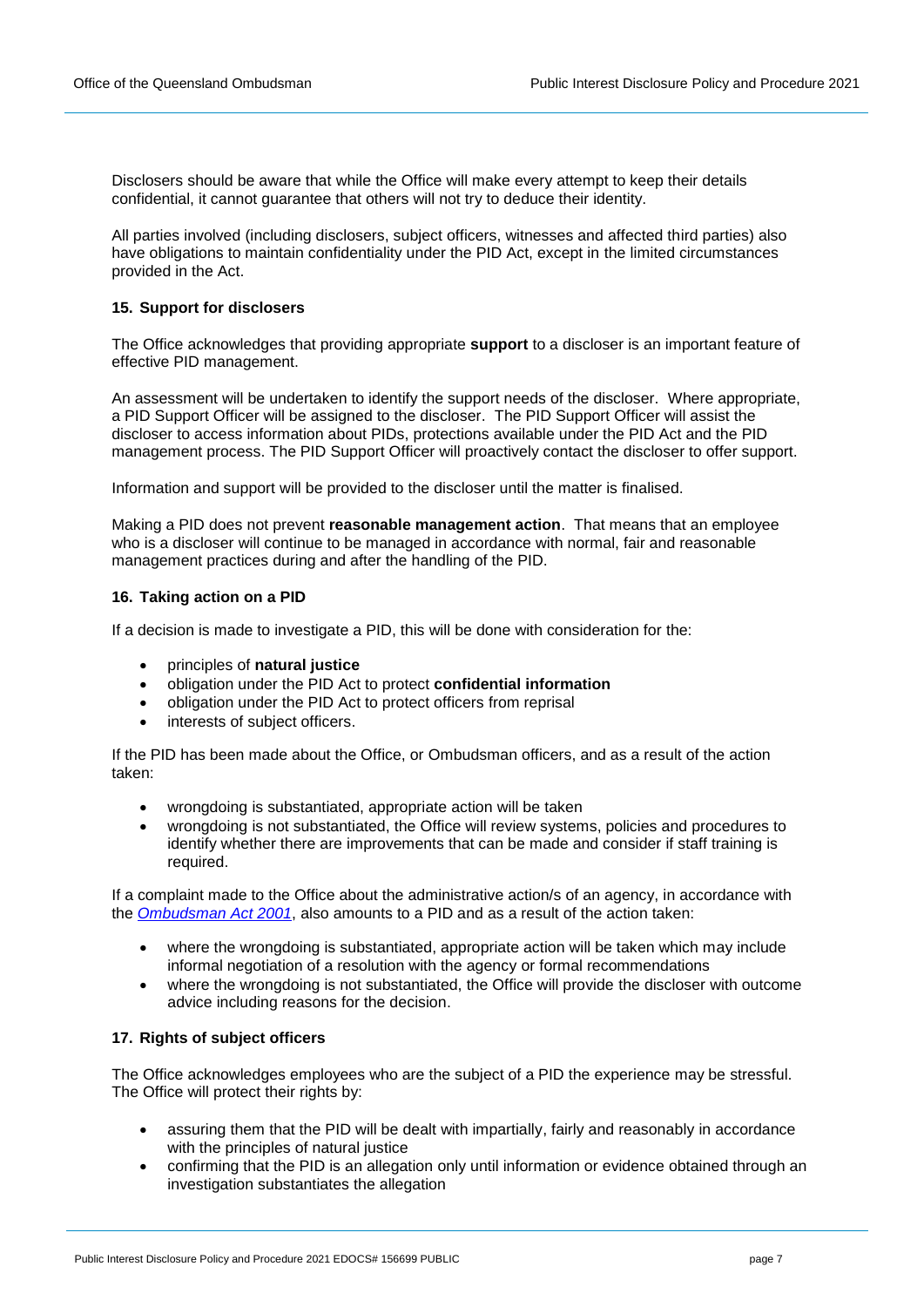- providing them with information about their rights and the progress and outcome of any investigation
- referring them to the Employee Assistance Program for support.

Information and support will be provided to a subject officer until the matter is finalised.

## **18. Record-keeping**

In accordance with its obligations under the PID Act and the *[Public Records Act 2002](https://www.legislation.qld.gov.au/view/html/inforce/current/act-2002-011)*, the Office will ensure that:

- accurate data is collected about the receipt and management of PIDs
- anonymised data is reported to the Queensland Ombudsman's PID oversight function, through the PID reporting database.

Records about disclosures, investigations, and related decisions will be kept secure and accessible only to appropriately authorised people involved in the management of the PID.

## **19. Roles and Responsibilities**

The Ombudsman has designated the following roles and responsibilities for managing PIDs within the Office, and made the appropriate delegations:

| Role:                             | <b>Responsibilities:</b>                                                                                                                                                                                                                                                                                                                                                                                                                                             | Officer:                                                                                                                                                                |
|-----------------------------------|----------------------------------------------------------------------------------------------------------------------------------------------------------------------------------------------------------------------------------------------------------------------------------------------------------------------------------------------------------------------------------------------------------------------------------------------------------------------|-------------------------------------------------------------------------------------------------------------------------------------------------------------------------|
| <b>PID Coordinator</b>            | principal contact for PID issues<br>٠<br>within the Office<br>document and manage<br>٠<br>implementation of PID<br>management program<br>review and update PID<br>٠<br>procedure annually<br>assess PIDs received about the<br>٠<br>Office<br>oversight management of PIDs<br>٠<br>oversight internal records of<br>٠<br>PIDs received<br>report data on PIDs to the<br>٠<br>oversight agency function<br>review data to identify trends<br>٠<br>and systemic issues | Letter:<br>Attn:<br>PID Co-ordinator<br>Deputy Ombudsman<br>GPO Box 3314<br>Brisbane Qld 4001<br>Phone: (07) 3005 7040<br>Email:<br>PIDCoordinator@ombudsman.qld.gov.au |
| For PIDs about<br>the Office:     | provide acknowledgment of<br>٠<br>receipt of PID to discloser<br>undertake risk assessments in<br>consultation with disclosers and<br>other relevant officers<br>liaise with other agencies about<br>٠<br>referral of PIDs<br>allocate Investigator and<br>٠<br>Support Officer to PID matter                                                                                                                                                                        | Deputy Ombudsman or Director, CSU                                                                                                                                       |
| For PIDs about<br>other agencies: | assess PIDs received<br>٠                                                                                                                                                                                                                                                                                                                                                                                                                                            | Assistant Ombudsman                                                                                                                                                     |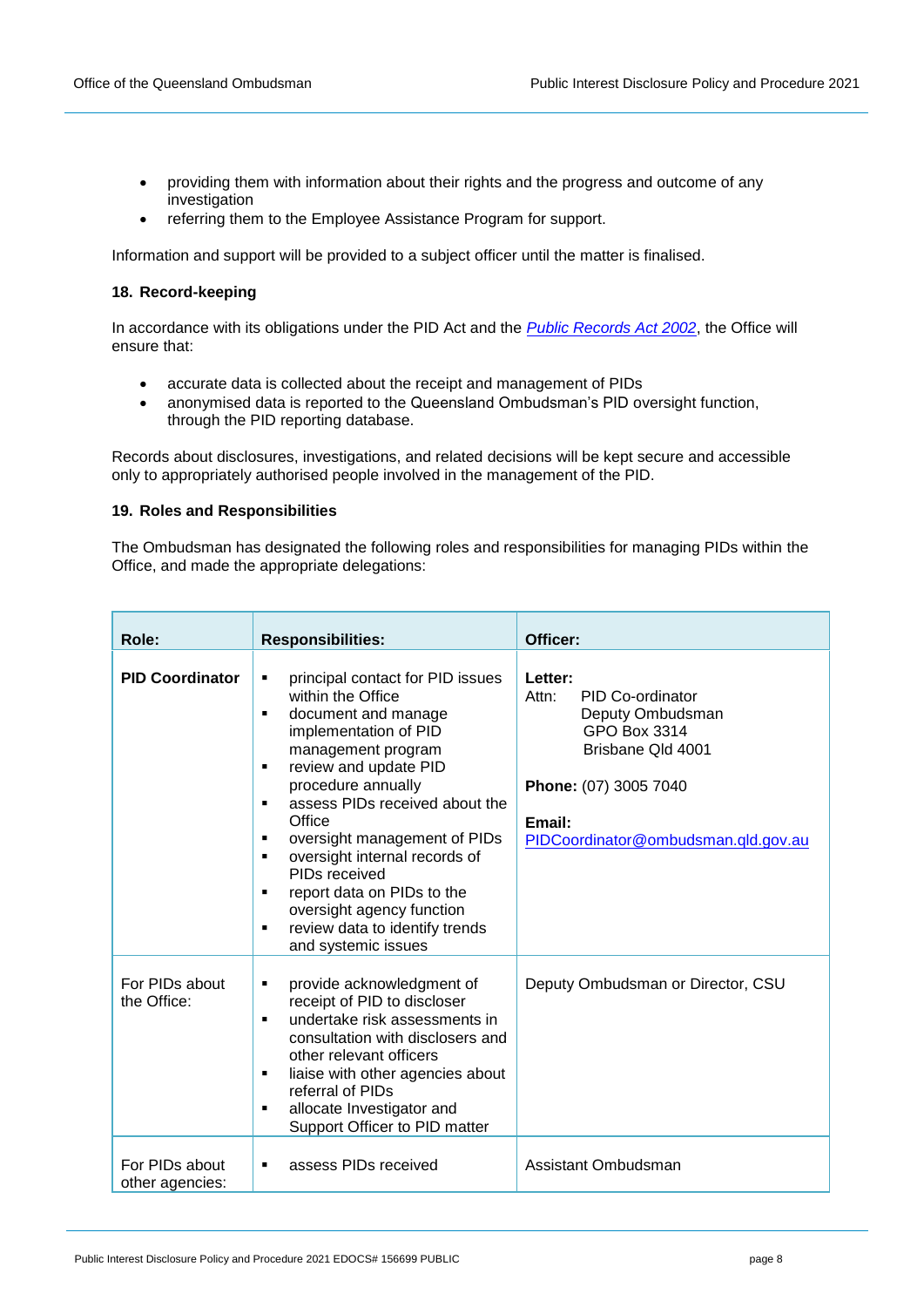|                                      | provide acknowledgment of<br>$\blacksquare$<br>receipt of PID to discloser<br>undertake risk assessments in<br>consultation with disclosers and<br>other relevant officers<br>liaise with other agencies about<br>٠<br>referral of PIDs<br>allocate Investigator and<br>٠<br>Support Officer to PID matter                          |                                                                                                                                                                                   |
|--------------------------------------|-------------------------------------------------------------------------------------------------------------------------------------------------------------------------------------------------------------------------------------------------------------------------------------------------------------------------------------|-----------------------------------------------------------------------------------------------------------------------------------------------------------------------------------|
| <b>PID Support</b><br><b>Officer</b> | provide advice and information<br>٠<br>to discloser on the Office's PID<br>procedure<br>provide personal support and<br>٠<br>referral to other sources of<br>advice or support as required<br>facilitate updates on progress<br>٠<br>of investigation<br>proactively contact discloser<br>٠<br>throughout PID management<br>process | An appropriate officer will be assigned to<br>support the discloser of each PID.                                                                                                  |
| Investigator                         | conduct investigation of<br>٠<br>information in PID in<br>accordance with terms of<br>reference/delegation<br>prepare report for delegated<br>٠<br>decision-maker                                                                                                                                                                   | An appropriate internal or external<br>investigator will be appointed for each PID<br>investigated depending upon the type of<br>disclosure and other relevant<br>considerations. |
| <b>Delegated</b><br>decision-maker   | review investigation report and<br>٠<br>determine whether alleged<br>wrongdoing is substantiated                                                                                                                                                                                                                                    | An appropriate decision-maker will be<br>appointed for each PID investigated.                                                                                                     |

## **20. Definitions (meanings of words and acronyms used in this Policy and Procedure)**

| Term                        | <b>Definition</b>                                                                                                                   |
|-----------------------------|-------------------------------------------------------------------------------------------------------------------------------------|
| Administrative<br>action    | As defined in schedule 4 of the PID Act                                                                                             |
| Confidential<br>information | As defined in section 65 of the PID Act                                                                                             |
| Corrupt conduct             | As defined in section 15 of the Crime and Corruption Act 2001                                                                       |
| Detriment                   | As defined in schedule 4 of the PID Act                                                                                             |
| <b>Disability</b>           | As defined in section 11 of the Disability Services Act 2006                                                                        |
| <b>Discloser</b>            | A person who makes a disclosure in accordance with the PID Act                                                                      |
| Investigation               | Any enguiry undertaken to establish whether the information provided in a<br>PID can be substantiated, including a review or audit. |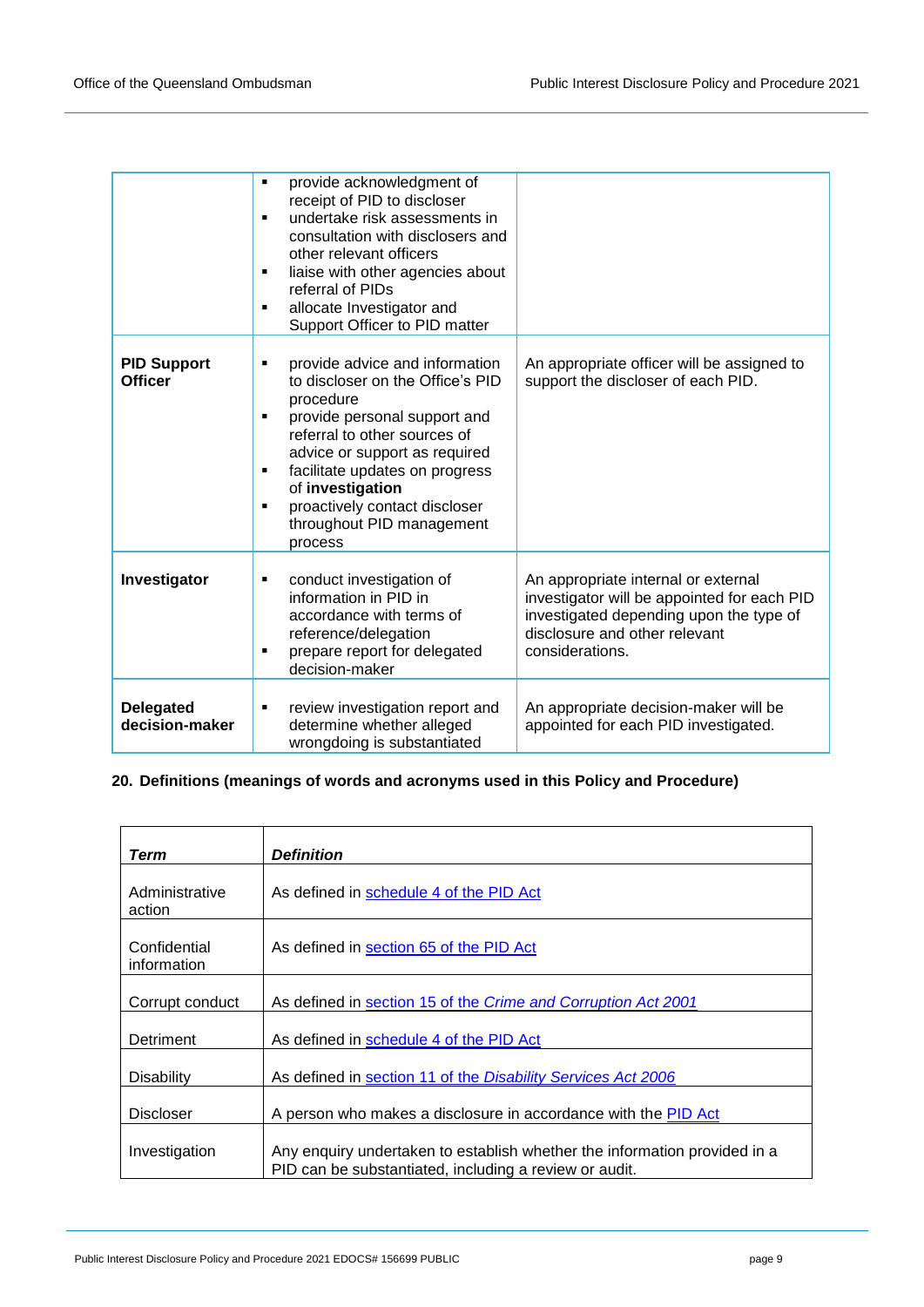| Journalist                         | As defined in section 20(4) of the PID Act                                                                                                                                                                                                                                                                   |
|------------------------------------|--------------------------------------------------------------------------------------------------------------------------------------------------------------------------------------------------------------------------------------------------------------------------------------------------------------|
| Maladministration                  | As defined in schedule 4 of the PID Act                                                                                                                                                                                                                                                                      |
| Natural justice                    | Natural justice, also referred to as 'procedural fairness' applies to any<br>decision that can affect the rights, interests or expectations of individuals in a<br>direct or immediate way. Natural justice is at law a safeguard applying to an<br>individual whose rights or interests are being affected. |
|                                    | The rules of natural justice, which have been developed to ensure that<br>decision-making is fair and reasonable, are:                                                                                                                                                                                       |
|                                    | avoid bias; and<br>give a fair hearing.<br>act only on the basis of logically probative evidence.                                                                                                                                                                                                            |
| Ombudsman<br>Officer               | A person employed by the Office of the Queensland Ombudsman whether on<br>a permanent, temporary or casual basis, and includes a person engaged<br>under a contract of service.                                                                                                                              |
| Oversight agency                   | As defined in section 58 of the PID Act                                                                                                                                                                                                                                                                      |
| Proper authority                   | As defined in section 5 of the PID Act                                                                                                                                                                                                                                                                       |
| Public officer                     | As defined in section 7 of the PID Act                                                                                                                                                                                                                                                                       |
| Public sector<br>entity            | As defined in section 6 of the PID Act                                                                                                                                                                                                                                                                       |
| Reasonable belief                  | A view which is objectively fair or sensible.                                                                                                                                                                                                                                                                |
| Reasonable<br>management<br>action | As defined in section 45(3) of the PID Act                                                                                                                                                                                                                                                                   |
| Reprisal                           | As defined in schedule 4 of the PID Act                                                                                                                                                                                                                                                                      |
| Senior<br>Management<br>Team       | The senior leadership team of the Office of the Queensland Ombudsman,<br>comprising those holding or acting in the following positions:<br>Ombudsman<br>Deputy Ombudsman                                                                                                                                     |
|                                    | Director - Corporate Services<br>Assistant Ombudsman                                                                                                                                                                                                                                                         |
|                                    | Manager - RAPA<br>Principal Advisor, PIDs<br>Principal Officer - Information Services                                                                                                                                                                                                                        |
| Subject officer                    | An officer who is the subject of allegations of wrongdoing made in a<br>disclosure.                                                                                                                                                                                                                          |
| Substantial and<br>specific        | Substantial means 'of a significant or considerable degree'. It must be more<br>than trivial or minimal and have some weight or importance.                                                                                                                                                                  |